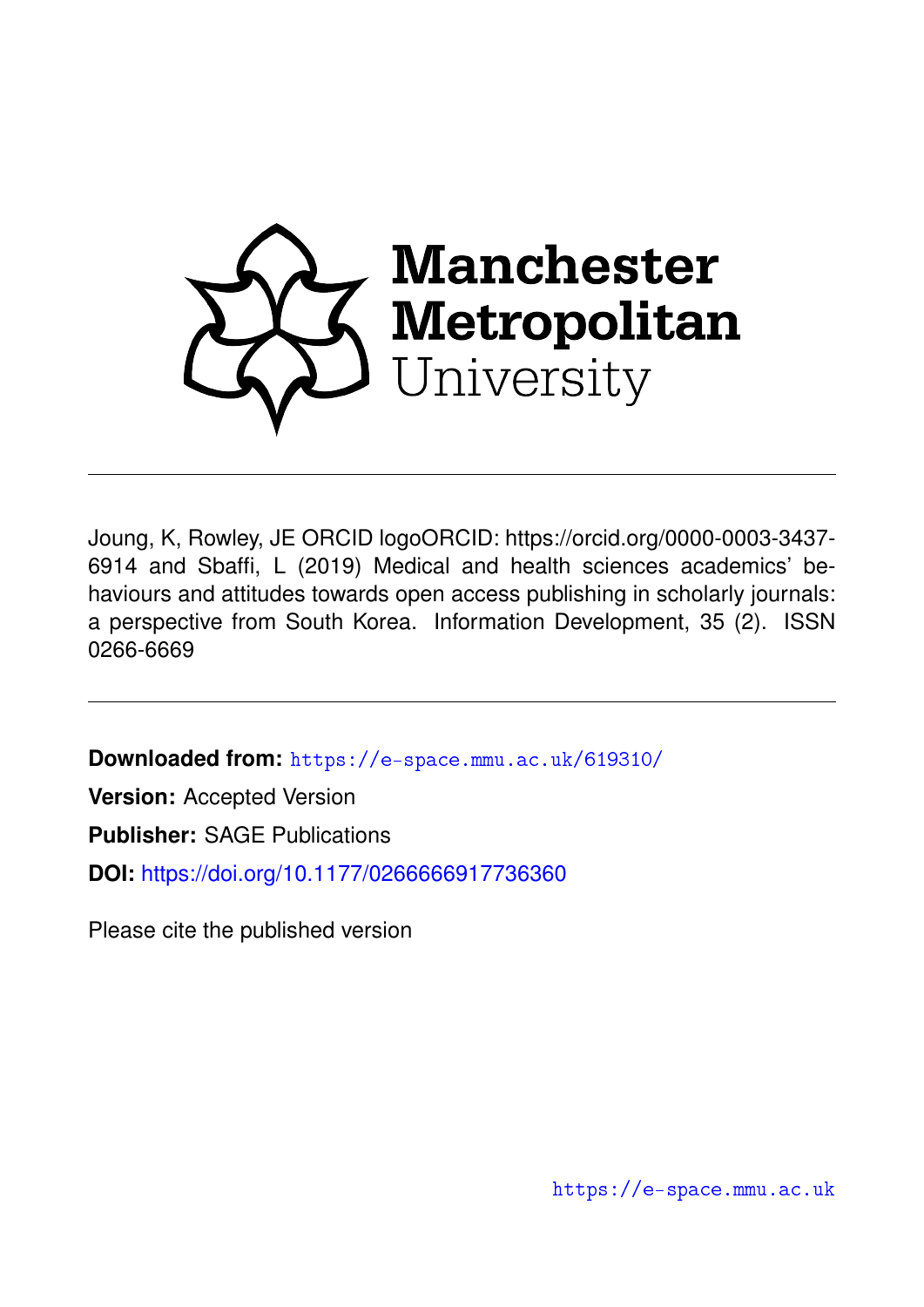## **Medical and health sciences academics' behaviours and attitudes towards open access publishing in scholarly journals: a perspective from South Korea**

## **Abstract**

This article seeks to extend the knowledge of the behaviour and attitudes towards open access publishing through a survey that focusses on the attitudes and behaviours of academic researchers in Korea working in medicine and healthcare. Issues covered include: use of and intentions regarding OAP, and perceptions regarding advantages and disadvantages of OAP, journal article publication services, peer review, and re-use. A significant proportion of the articles (mean 58%) published by this group are published gold open access, consistent with the push in Korea towards international impact for their research. Researchers were more positive about the benefits of OAP than they were negative about its disadvantages. Analysis of responses on the basis of gender, and experience in publishing, showed some significant differences in attitudes to some statements.

**Keywords**: Open access publishing; scholarly communication; Korea; medicine; health sciences

### **Introduction**

Open access (OA) to the findings of scholarly research is a growing international movement, intended to increase access to research outcomes by offering an alternative access route to subscription-based academic journals, which are typically accessible through the licences managed by university libraries. In addition, amongst the aspirations for open access is that it should lessen the strength of the commercial publishers, and reduce their capacity to generate further revenues through ever-increasing journal prices (Satyanarayana 2013). OA proponents point to the contradictory cycle of universities creating research outputs, in the form of journal articles, and then paying publishers to have access to these outputs. Others have discussed the relative merits of OA as an inevitable evolution of scholarly communication in a digital age and have recognised the potential for OA to de-stabilise scholarly communication (Jubb 2013; Lewis 2012) Certainly, we can look forward to a future that will depend on dynamic and interactive relationships between publishers, researchers, users, and information professionals (Bennett 2013). In particular, in less developed countries, and other countries such as Korea and India that are investing in developing research cultures and expertise, OA is expected to enhance access to scholarly resources, enhance research infrastructure, and facilitate an erosion of the divide between local and global journals (Mukherjee 2014).

Given the potential impact of open access publishing on scholarly communication, it is important to conduct research that monitors the development of open access through scholarly journals, and, explores the changing behaviours and attitudes of researchers. Indeed, academics, as researchers, authors, editors, and reviewers, are largely responsible for the intellectual content of scholarly communication in all of its forms, the success of the 'OA Project' depends heavily on them, and hence it is important to design a model of scholarly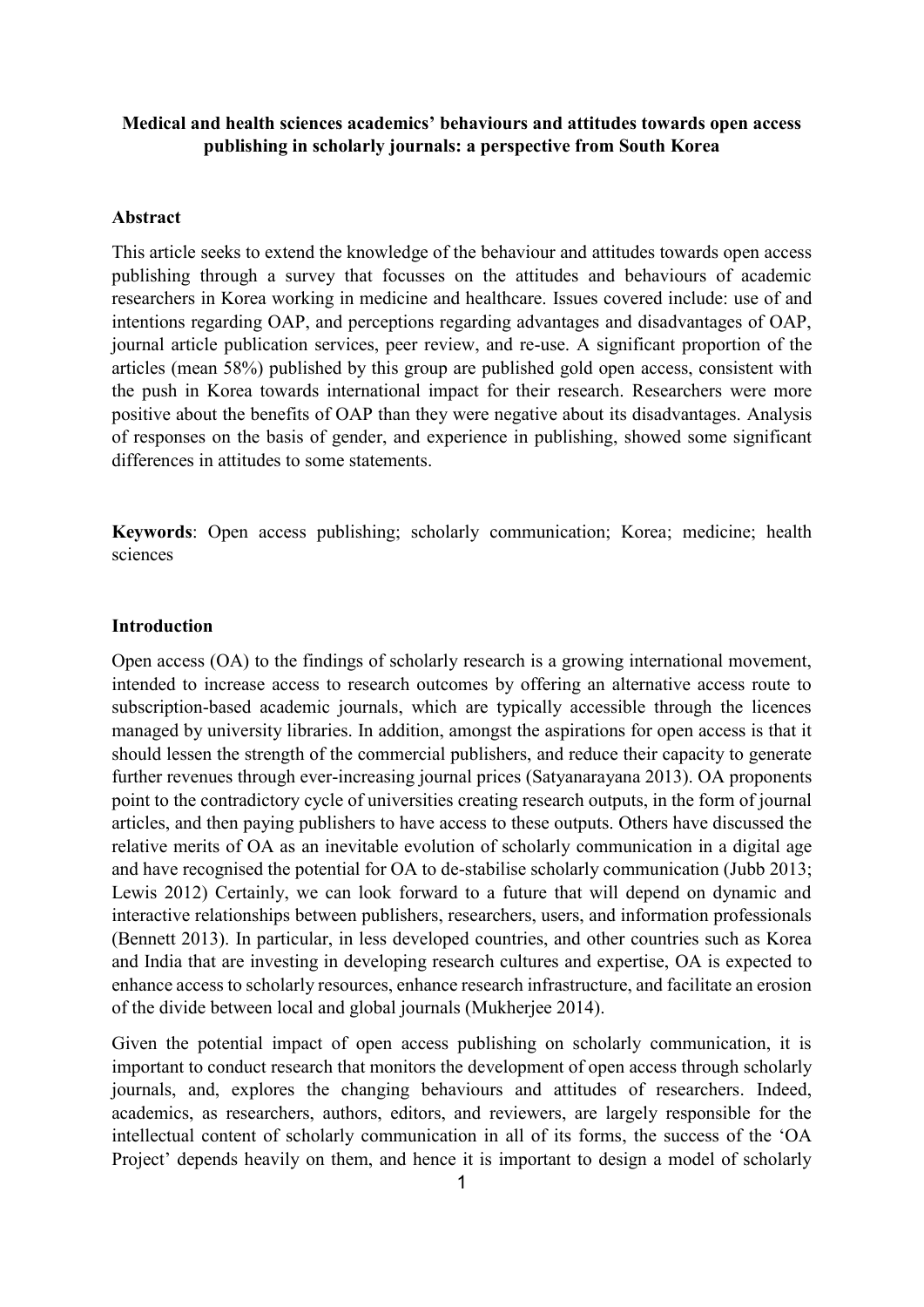communication for the digital age that they will embrace, or even better to engage them in the co-creation of that model. As Mulligan and Mabe (2011a) suggest: '*changes to the scholarly information business model will only be successful if they continue to satisfy the underlying motivations and needs of researchers*' (p. 290).

This article reports on a study that focusses on medicine and healthcare. Academics' attitudes towards open access publishing (OAP) in this discipline are especially important, due to the extent to which medicine and healthcare has been leading the way in OAP, both internationally, and more specifically in Korea (Zastrow 2016). There is evidence of considerable progress of the development of the processes associated with Korean medical journals, such as the use of e-submission systems, DOIs and open access Creative Commons Licence (Jeong and Huh 2016). In addition, with the increase in government investment in Research and Development in Science, Technology and Medicine, there is strong evidence of internationalisation of Korea's research outputs, supported by an open access policy and encouragement to publish in English. In 2015, half of Korea's STM research outputs were published in international journals indexed in Web of Science (Huh 2015).

This research aims to contribute to knowledge regarding behaviours and attitudes towards open access publishing amongst medical and health care academics in Korea. More specifically, the objectives of this research are to:

- 1. Profile medical and healthcare researchers' OA behaviour, in terms of:
	- a. recent publication activities
	- b. future intentions
- 2. Profile medical and healthcare researchers' attitudes towards OA, in terms of:
	- a. the advantages and disadvantages of OA
	- b. the relative importance of services associated with paid OA publication
	- c. preferences regarding peer review
	- d. the dissemination and re-use of their research
- 3. Investigate the impact of various demographic variables, including gender and publishing experience on behaviours and attitudes towards OA publishing.

Next, further detail is provided on research, scholarly communication and open access initiatives in Korea. This is followed by a literature review on academics' behaviours and attitudes towards OA, and on differences on the basis of discipline, gender and length of publishing experience. Then, the details of the survey of the behaviours and views of researchers in medicine and other health-based disciplines are outlined and evaluated. Next, findings are reported and discussed. Finally, conclusions and recommendations for future research and practice and policy are offered.

## **Study Context**

South Korea is currently spending more than 4% of its Gross Domestic Product (GDP) on Research and Development; this is more than any other country in the world and double that of China and the European Union. Furthermore, South Korea has more than doubled its academic publication output since 2005, and in terms of number of articles published, medical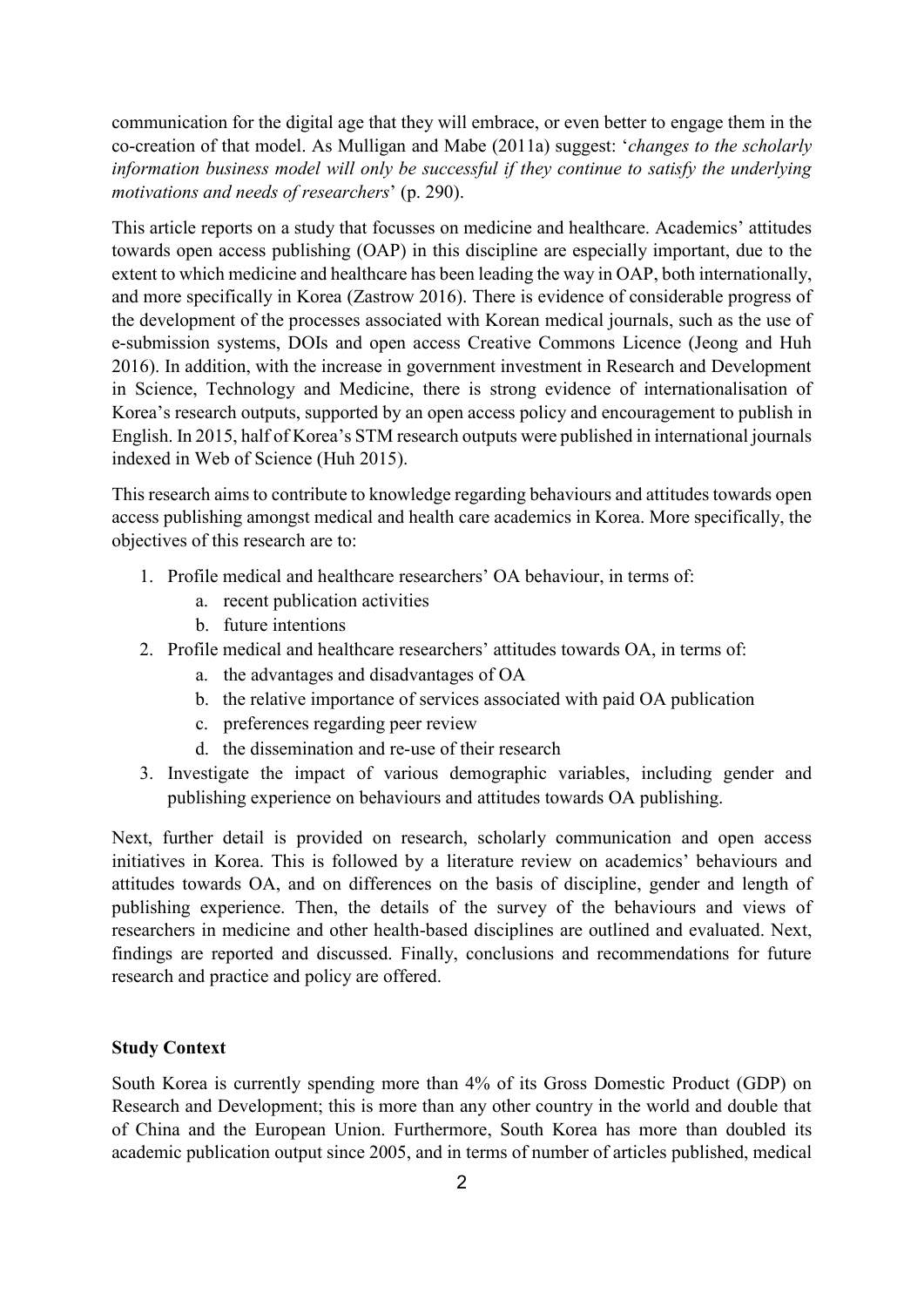and health sciences is the largest discipline (Zastrow 2016). Accordingly, this study focusses on medical and health sciences researchers in universities in Korea.

Open access in Korea includes open access repositories, managed by universities and other research bodies, toll access or gold open access journals, and 'dual ccess'. In relation to OAP, Korea has gold open access journals, where the content is free to access on the journal website or through open access repositories immediately on publication (Joung and Rowley 2017). However, the western models of green open access and hybrid open access, do not apply in Korea. In the western model, green OA is where either a subscription or OA journal allows its articles to be placed and made available in OA repositories. For subscription journals, the version made available is a pre-publication version. Hybrid OA is where a subscription (toll access) journal allows authors to choose whether their article is published OA, leading to a situation in which some articles are free to access (gold OA) and others are toll access; typically toll access journals have an embargo period after which they become free to access. In Korea, there are no green OA with embargo periods or hybrid OA journals. Instead, there are both open access (requiring no APC) and toll access journals (involving payment of an APC). Articles in both of these categories are ultimately available for free access via open access repositories and under toll/subscription access via commercial database providers, referred to as 'dual access' (Joung and Rowley 2017). There, is however, a possibility that green OA with embargo periods may be introduced in the future. In addition, those Korean authors publishing in international journals may have experienced this model.

#### **Literature Review**

A number of prior studies have examined the behaviours and attitudes of researchers regarding open access. An early survey undertaken by Key Perspectives Ltd, suggested that researchers, in general, had limited interest in OA, on account of a mix of lack of awareness and understanding, general disinterest, inertia, and a range of practical considerations (Swan 2006). The Study of Open Access Publishing (SOAP) project, conducted by a consortium of publishers, funding agencies and libraries, a cross-disciplinary worldwide survey identified funding and perceived quality as the main barriers to publishing in open access journals (Dallmeier-Tiessen et al. 2011). In addition, an important large-scale study of scholarly communication, sponsored by the Sloan Foundation and led by the University of Tennessee, touched on attitudes to open access and the role of peer review and suggested that researchers are confused and suspicious about open access (Nicholas et al. 2014). More recently, Rowley et al. (2017) reported on findings from an international and inter-disciplinary survey on open access journal publishing, reporting on: the use of and intentions regarding OAP, perceptions regarding advantages and disadvantages of OAP, journal article publication services, peer review, and re-use. They found progress with engagement with OAP, and highlighted the importance of rigorous peer review and rapid publication, and reported on concerns about reuse. Another recent study is reported by Tenopir et al. (2017). Based on a survey of academic at four US universities, they present insights into authors opinions and behaviours in regard of gold open access, with s specific focus on article processing charges (APC's). Both Tenopir et al. (2017) and Rowley et al. (2017), found, in common with Coonin and Younce (2009), evidence of some disciplinary differences in behaviours and attitudes regarding OAP, thus confirming the need for further studies to complement the many earlier studies that investigate specific disciplinary groups (e.g. Scroter et al. 2005; Warlick and Vaughan 2007; Fowler 2011).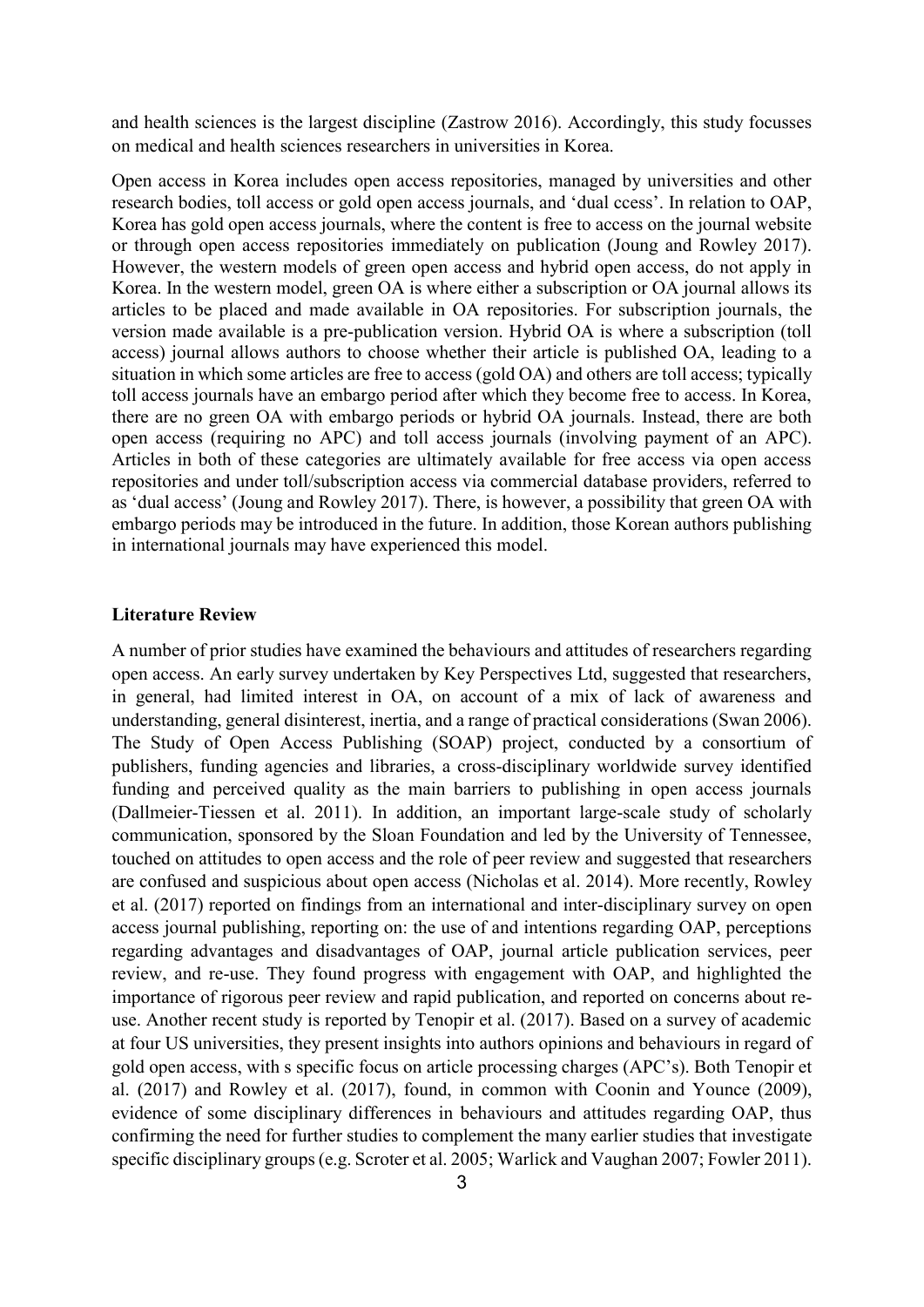Disciplinary differences may derive from both disciplinary cultures and and/or the emphasis on OAP in specific disciplines. For example, the open access movement has its foundation in STM subjects; Dallmeier-Tiessen at al. (2011) found that STM accounts for 66% of pure and hybrid open access journals, and contributes 77% of articles. Tenopir et al. (2017) point to the effect of different funding regimes between STEM and arts and humanities on attitudes and behaviours, including familiarity with and confidence in OAP. For example, humanities scholars have been found to have a low awareness of repositories and make significantly less use of e-publications and open access services (Cullen and Chawner 2011; Heath et al. 2008) and penetration of open access has been much slower in the social sciences (Coonin and Younce 2009, 2010). In a recent study focussing on arts, humanities and social science disciplines, Rodriguez (2014) found that, although self-reported knowledge of OA was growing, publishing activity remained relatively limited. More generally, the culture of a discipline and its norms (or traditions) impact strongly on researchers' communication practices, including their relative reliance on journals, books and conference proceedings (Coonin and Younce 2009; Fry et al. 2009; Harley et al. 2010) and there is evidence that discipline culture influences the adoption and adaptations of digital scholarship (Kling and McKim 1999, 2000).

A number of discipline-based studies have been conducted and these offer an assortment of insights into the factors that influence the adoption of OAP. Amongst these studies are some on medicine. For example, in an early study of the OA perceptions of authors published in *British Medical Journal,* Schroter et al. (2005) found that authors were willing to consider publishing in open access journals (OAJs), but the quality and reputation of the journal, including impact factor, was a key consideration; charging policy was less important. Complementing these insights, Warlick and Vaughan (2007)'s interviews with biomedical faculty members who were early OA adopters at two major US research universities, suggested that incentives to publish in OAJs included audience accessibility and the potential for broad exposure; disincentives included cost, and lack of regard for OAJs. On the other hand, there is some evidence that in non-English speaking countries there is considerable concern amongst academics regarding lack of research grants or other means to pay for open access publication, and the potentially detrimental effect this could have on researchers in, for example, Spain and India (Hernandez-Borges et al. 2006; Singh, 2015).

Studies in other disciplines offer a range of insights into the factors that might affect engagement with OAP. Key amongst these factors is peer review. Coonin and Younce (2009), in a survey-based study of publishing in open access journals in the social sciences and humanities, concluded that peer review and peer acceptance are at the heart of scholarly and research endeavours. Two other studies, in education and business, respectively (Coonin and Younce 2010; Coonin 2011), confirm the importance of peer review in publication choice, irrespective of the business model used for publishing. Nicholas et al. (2015) argue the case for the continuing and growing importance of peer review, suggesting that '*the implicit trust that comes with peer review is very effective for reducing the complexity of today's disintermediated, overly abundant scholarly information environment because it enables scholars to come to decisions without first considering every possible eventuality*' (p. 15). Other merits of traditional peer review are its contribution to improvement in the quality of the article, and that the publishers (with the aid of their editors) organise it, hence peer review is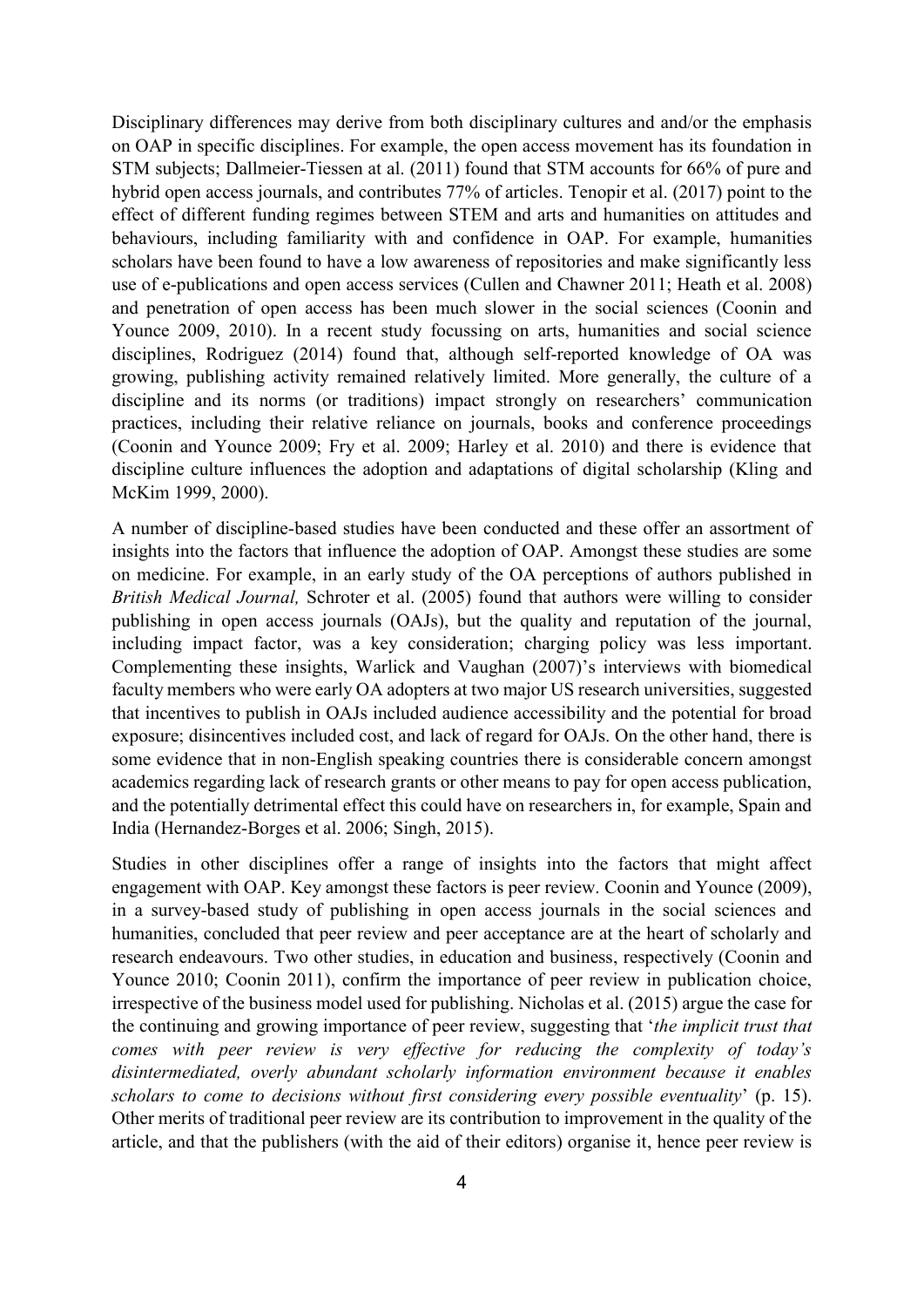pivotal to the success of OAP. Yet, Nicholas et al. (2015) also suggests that academics are concerned about the peer review status of OA publications. On the other hand, PLOS ONE, has demonstrated the potential for an OA journal that publishes speedily, undertakes peer reviewing, and has a good impact factor (Curry 2013; Nicholas et al. 2015).

Other studies have identified additional factors that academics expect in OA journals. Solomon and Bjork (2012) found that quality/impact, and speed of review/publication, were the most important factors, after 'fit with the scope' determining journal choice for submission. Similarly, Mulligan and Mabe (2011a, b), in an analysis of Elsevier's author feedback programme, found that refereeing quality and refereeing speed were the most important factors influencing journal choice. Other important factors that influence the adoption of OAP include: speed of publication (Fowler 2011); impact and journal reputation (Russell and Kent 2010); and, impact factor, journal profile and reputation and quality and speed of the reviewing process (Bird 2010).

In addition to disciplinary differences, Jamali et al. (2014) suggested differences between research from less developed countries, such as India and China, and those in the US and the UK; they indicated that researchers from less developed countries are more dependent on external factors that are related to authority, brand and reputation, including authors' names, affiliations, country, and journal names. Accordingly, these features of open access systems may be more important to researchers in countries whose scholarly communication system is less developed. Furthermore, with the exception of India and Nigeria (e.g. Mukherjee 2014; Oluwasemilore 2013; Sahu and Ayra 2013) there has been very limited research into open access initiatives, policies and challenges in countries other than the UK and the US.

## *Summary and Contribution*

There has been considerable investment by key policy stakeholders including governments, research funders and publishers towards building an open access model of scholarly communication. Academics and other researchers are key to the success of this venture, but there have only been a limited number of prior studies that have investigated academics' attitudes towards the various aspects of open access publishing. Some of these studies are big international surveys, and some are based in a specific discipline or journal community. Amongst these there are some studies in the medicine and health sciences area, but given the centrality of this discipline to the open access field, more research would be beneficial. In addition, there have been few studies in non-western economies, and certainly none in South Korea. Hence, this article contributes to understanding of medicine and health science academics attitudes towards OAP, in the specific context of South Korea.

#### **Methodology**

## *Process*

An online questionnaire-based survey of academic researchers in medicine and health sciences in South Korea was chosen as the research method. The use of a survey approach facilitated the gathering of data across scattered locations with Korea. The survey questionnaire was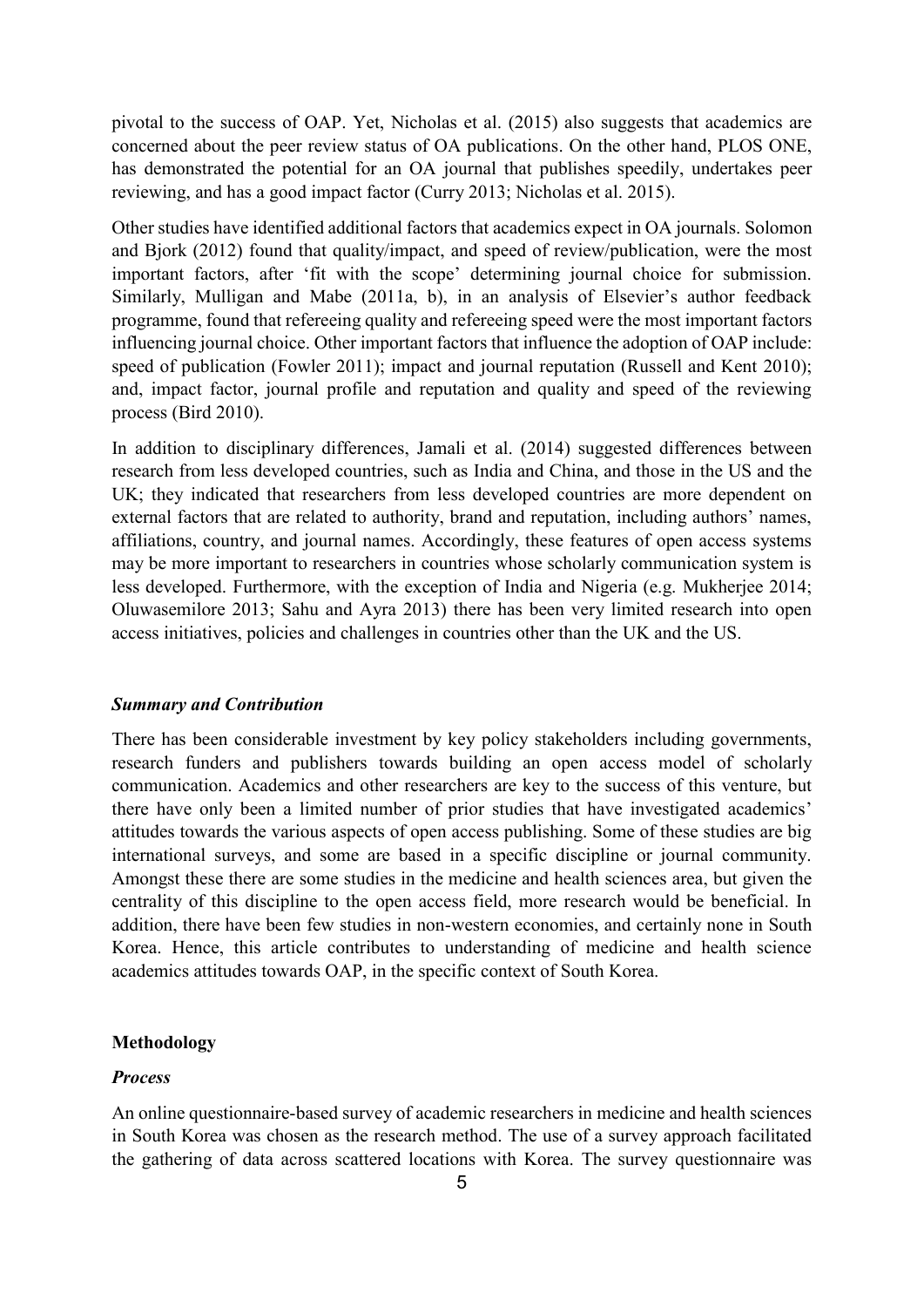created in both English and Korean, to permit respondents to use their language of choice. The questionnaire was based on the *2014 Taylor and Francis Open Access Survey.* This meant that the questions were tried and tested. The questionnaire asked academics about their behaviour and attitudes in respect of open access publishing, including: recent publication activities and future intentions, perceived advantages and disadvantages of OAP, the importance of services related to OAP, peer review preferences, and the re-use of their research and published outputs. The survey used Likert style (5-point) questions designed to gather information on attitudes, and closed questions to gather data on publishing activity and open access publishing intentions. Closed questions were also used to collect demographic data on discipline, age, gender, employer, professional status, and number of years since first publication (i.e. length of publishing career).

## *Participants*

In order to identify academics with experience in publishing in medical and healthcare research journals, authors e-mail addresses were sourced from KoreaMed. KoreaMed is a service of the Korean Association of Medical Journal Editors (KAMJE) that provides access to articles published in Korean medical, dental, nursing, nutrition and veterinary journals (https://koreamed.org/SearchBasic.php). Author details and e-mail addresses were extracted from the most recent issues of the 215 KoreaMed journals in June 2016. An initial set of 2,597 email addresses was reduced by the removal of duplicates and of addresses outside of Korea. The questionnaire survey was sent via email to 1,936 corresponding authors in early 2017. 199 questionnaires were completed, a response rate of 10%. All submitted questionnaires were checked for authenticity and reliability; 11 questionnaires were incomplete, such that a final set of 188 questionnaires was analysed.

Table 1 shows the demographic profile of the sample.

## *Data analysis*

Data were entered into IBM SPSS Statistics 23. The dataset was initially inspected for errors and out-of-range values in each variable. Confidence intervals were calculated for each question to ensure that the response sample provided adequate representation of the population. The maximum confidence interval (at a 95% confidence level) for any one question is 1.16, suggesting that for all questions we can be 95% that the true percentage of the entire population who would give that response would fall within  $+/- 1.16\%$  of the percentage of the sample giving that response.

Descriptive statistics and means and standard deviations were calculated for each of the statements. Not all respondents answered all of the questions; hence, total numbers included vary between questions. Subsequently, independent samples t-tests were carried out to compare mean scores on gender and one-way between-groups ANOVA with post-hoc tests were performed to compare mean scores according to the years of experience of the respondent.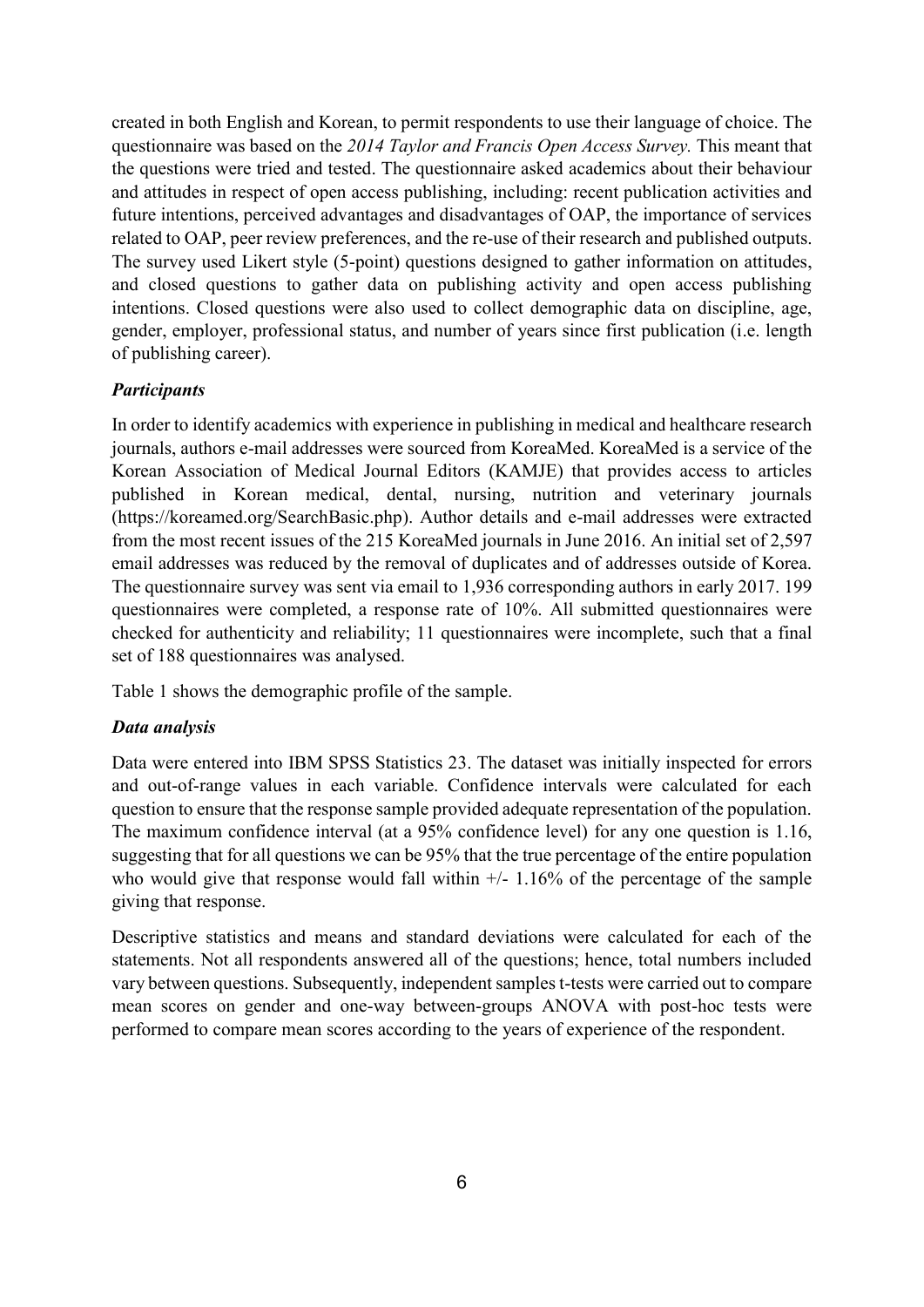|                     | <b>Demographics</b>        | Frequency      | $\frac{0}{0}$ |
|---------------------|----------------------------|----------------|---------------|
| Discipline          | Medicine                   | 131            | 84.0          |
|                     | Dentistry                  | 6              | 3.8           |
|                     | Nursing                    | 11             | 7.1           |
|                     | Pharmacy                   | $\overline{2}$ | 1.3           |
|                     | <b>Allied Health</b>       | 6              | 3.8           |
| Professional status | Professor                  | 79             | 48.2          |
|                     | <b>Associate Professor</b> | 27             | 16.5          |
|                     | <b>Assistant Professor</b> | 37             | 22.6          |
|                     | Other                      | 21             | 12.8          |
| Years since 1st     | $<$ 5 years                | 26             | 16.0          |
| publication         | 5-9 years                  | 29             | 17.8          |
|                     | $10-14$ years              | 49             | 30.1          |
|                     | 15-19 years                | 28             | 17.2          |
|                     | $20+$ years                | 31             | 19.0          |
| Employer            | Academic                   | 108            | 66.3          |
|                     | Health / Medical           | 52             | 31.9          |
|                     | Other                      | $\overline{3}$ | 1.8           |
| Age                 | 30-39                      | 30             | 18.3          |
|                     | 40-49                      | 94             | 57.3          |
|                     | 50-59                      | 35             | 21.3          |
|                     | 60-69                      | $\overline{4}$ | 2.4           |
| Gender              | Female                     | 54             | 32.9          |
|                     | Male                       | 110            | 67.1          |

### **Table 1**. Demographics.

#### **Findings and discussion**

## *Academics' OA Behaviour*

Tables 2a and 2b summarise the responses to questions on academics' current OA behaviour, and their intentions for the future. Overall, academics report publishing an average of 4.48 articles in the twelve months prior to the survey, with more than half of these being published as gold open access (Table 2a). In addition, there is a higher level of publication in subscription journals, for foreign journals, but, in contrast a higher level of publication in domestic journals in the case of publication in gold open access. This level of access is consistent with Joung (2011) which showed that the ratio of open access journals was higher in medicine than in other fields. Tenopir et al. (2017) also comment on the difference in attitudes between sciences, medicine and engineering and arts and humanities in terms of their more positive attitudes towards and acceptance of OAP. With regard to academics' future intentions regarding engagement with gold and green OA, there was a high level of uncertainty as to whether they expected to extend their engagement with green open access, either by choice or by mandate. Many will choose to publish more open access articles in the future  $-37.5\%$  gold OA and 28.6% green OA. On the other hand, a significant proportion, just over one fifth, declared that they will neither choose to or be mandated to publish more articles as either green or open access. Given the relatively high level of engagement with gold and green OA, these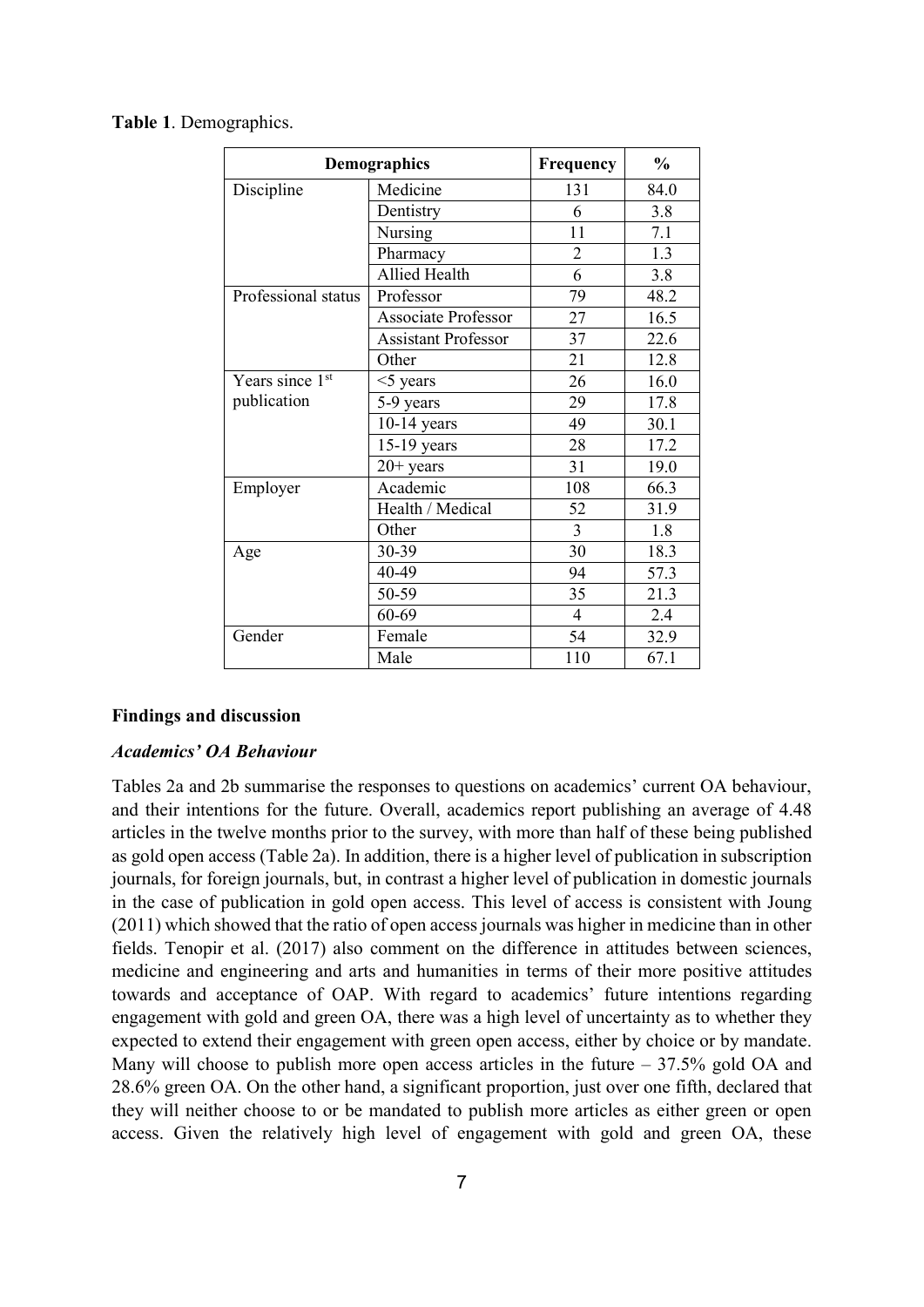researchers may feel that they have reached a steady state, or it may be an indication of the prevailing ambivalence towards OAP (Tenopir et al. 2017).

## *Advantages and disadvantages of OAP*

Table 2c, questions 3-1 to 3-6, and questions 4-1 to 4-3, respectively, offers insights into views on the advantages and disadvantages of OA. Responses to the first three questions in Table 3 report on perceptions relating to circulation, visibility, and readership. Consistent with Rowley et al. (2017) and Tenopir et al. (2017), respondents were convinced that OA offers wider circulation (in the sense that more people can access their articles), and higher visibility (within the scholarly community) than publication in a subscription journal. Of these two, academics are most likely to be concerned about visibility within the scholarly community (Cullen and Chawner 2011; Warlick and Vaughan 2007). Respondents also thought that open access journals have faster publication times than subscription journals, but they are more ambivalent as to whether OA journals are cited more heavily than subscription journals or drive innovation in research.

Questions 4-1 to 4-3 ask about potential disadvantages of OA. The first two statements relate to the quality and production standards of OAJs, respectively. Overall, there was a great deal of ambivalence regarding these issues, with both having means close to 3.0; this contrasts with earlier studies that suggest that OAJs are perceived to be of lower quality than traditional journals, due to concerns regarding peer review (Coonin and Younce 2009; Coonin 2011; Dallmeier-Tiessen et al. 2011; Schroter et al. 2005). This increase in confidence in OAP is also weakly evident in the relatively negative responses to the statement: '*There are no fundamental benefits to OA publication*' and there is some indication from Tenopir et al. (2017) that this is part of the growing confidence in OAP in STEM disciplines.

## *OAP services*

Table 2c, questions 5-1 to 5-9, offers insights into the priorities of medical and healthcare academics as regards OAP services. The most important consideration is rapid peer review, supported by rapid publication. These issues have variously been mentioned by other authors (e.g. Curry 2013; Solomon and Bjork 2012; Mulligan and Mabe 2011a, b). On the other hand, only Rowley et al. (2017) offer a relative ranking for these two factors; their ranking contrasts with the findings in this study, with rigour being valued above rapidity. Again in contrast to Rowley et al. (2017), which reported a number of other relatively high ranking services, the only other services that were regarded as important were provision of usage and citation figures at the article level and, pre-peer review services, such as language checking and paper formatting. Academics, in their roles as reviewers and editors, make a considerable contribution to the delivery of this service. For example, the speed of peer review is largely in the hands of reviewers and editors (Rowley et al. 2017). Other statements relate to: guidance on increasing the visibility of a paper, automatic deposit of a paper, and, provision of alt metrics, all of which it seems that whilst being appreciated, were not regarded as pivotal. This may be because they are relatively new, such that respondents do not have sufficient experience to be able to judge their usefulness. For example, it is interesting that provision of alt-metrics, a relatively new service, is rated considerably less important than usage and citation figures.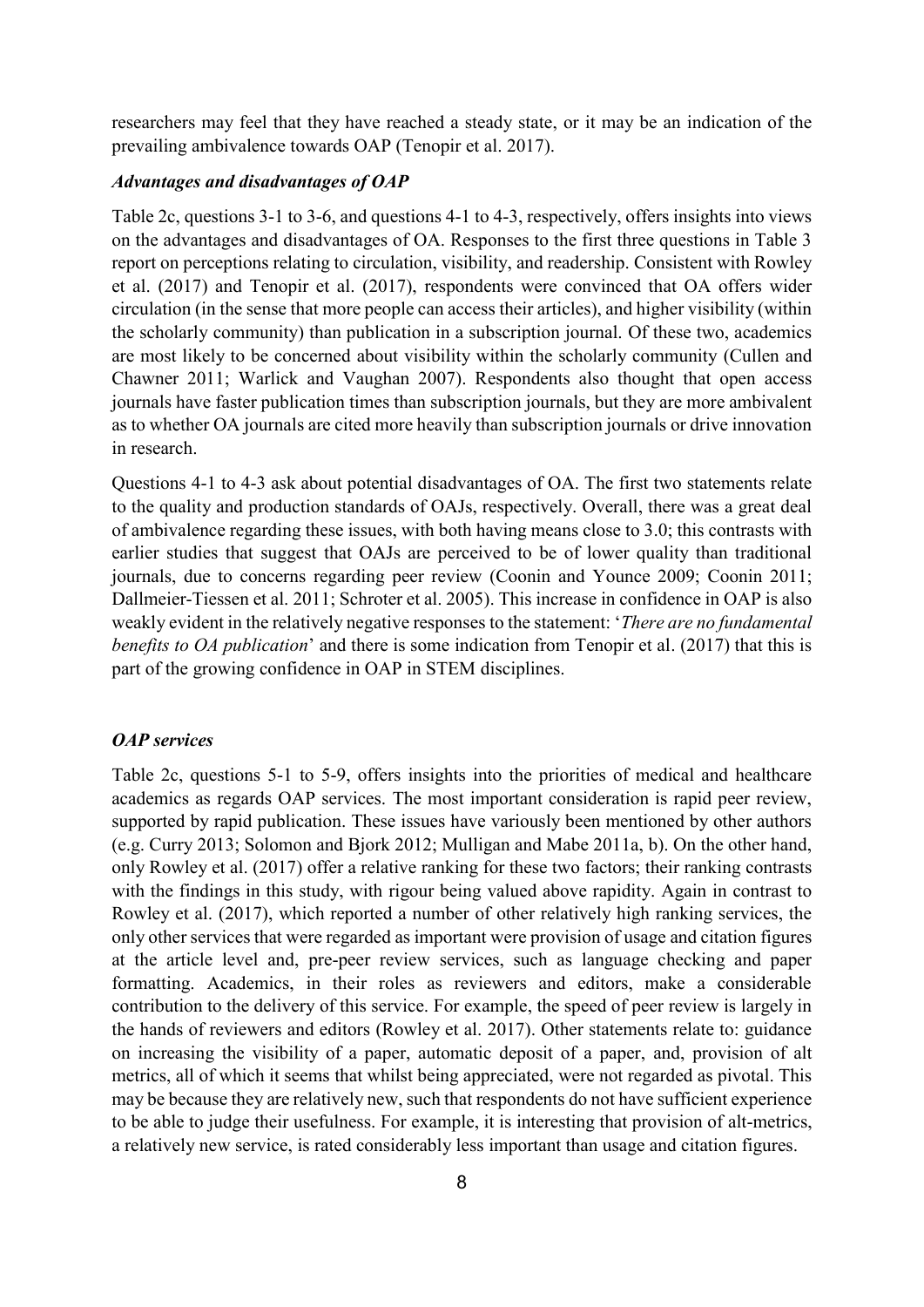### *Peer Review Styles*

As indicated previously, peer review is regard as pivotal to trust in scholarly communication (Nicholas et al. 2015), and has been identified as an important consideration in medical researchers' decisions regarding publication in OA journals (Schroter et al. 2005). Hence, the study sought to identify which approaches to peer review were most favoured by respondents (Table 2c, questions 6-1 to 6-4). Strongest support was evident for '*a rigorous assessment of the merit and novelty of my articles with constructive comments for its improvement, even if this takes a long time*'. This contradicts responses to 5-1 and 5-2, where rapidity is seen to be preferred to rigour, although some support was also lent to '*accelerated peer review with fewer rounds of revision*'. It seems that medical academics in Korea find it difficult to choose between speed and rigour of review. They are however, less in favour of reviewing based on the technical soundness of articles with no judgement on novelty or contribution, such as is being operated by some megajournals (Bjork and Catani 2016). In addition, consistent with Rowley et al. (2017), post-publication peer review did not attract much support.

#### *Dissemination and re-use*

Finally, Table 2c, questions 7-1 to 7-7, summarises attitudes on dissemination and re-use of research. All statements in this table had the proviso: '*without my prior knowledge or permission, provided I receive credit as the original author*'*.* Respondents are relatively comfortable about the re-use of their work for non-commercial gain. On the other hand, they were very unhappy about others adapting their work or using their work for commercial gain. However, in contrast, a relatively positive response was offered on the issue of re-use for noncommercial gain, and, in contrast to the findings from Rowley et al. (2017), they were quite positive about the use of their work in text or data mining, and its translation. In this context, it is useful to note that of the 233 journals in KoreaMed, 183 journals had adopted the CC-BY-NC license. The issue of re-use has received very little attention beyond the publisher's controls over deposit of versions of articles in repositories (Bjork 2004) and in Rowley et al. (2017), so the insights from this study are important.

## *Impact of Gender and Experience*

Tables 3 and 4 show the statements on which there are some differences on the basis of gender and years of experience, respectively. Table 3, gender, includes only six of the statements in the questionnaire; for all other statements there is no significant difference. Even for those statements where there is a significant difference, the effect size is medium. In respect of the first two statements, relating to readership and citation, women seem a little more positive about open access journals than men. In addition, they prioritise rapid publication more than men but respond less favourably to suggestions that their work be re-used or translated.

Table 4 reveals some differences in attitudes on the basis of 'years since first publication', a proxy for publishing experience. Four statements show a significant difference on the basis of publishing experience. The first relates to the potential for OAP to offer higher visibility that publication in subscription journal. The mean for this statement increases stepwise with years of publishing experience. The other three statements all concern the importance of various features of peer review. Rapid publication was significantly more important for the 15+ years group than for the 10-14 years group. For rigorous peer review there were significant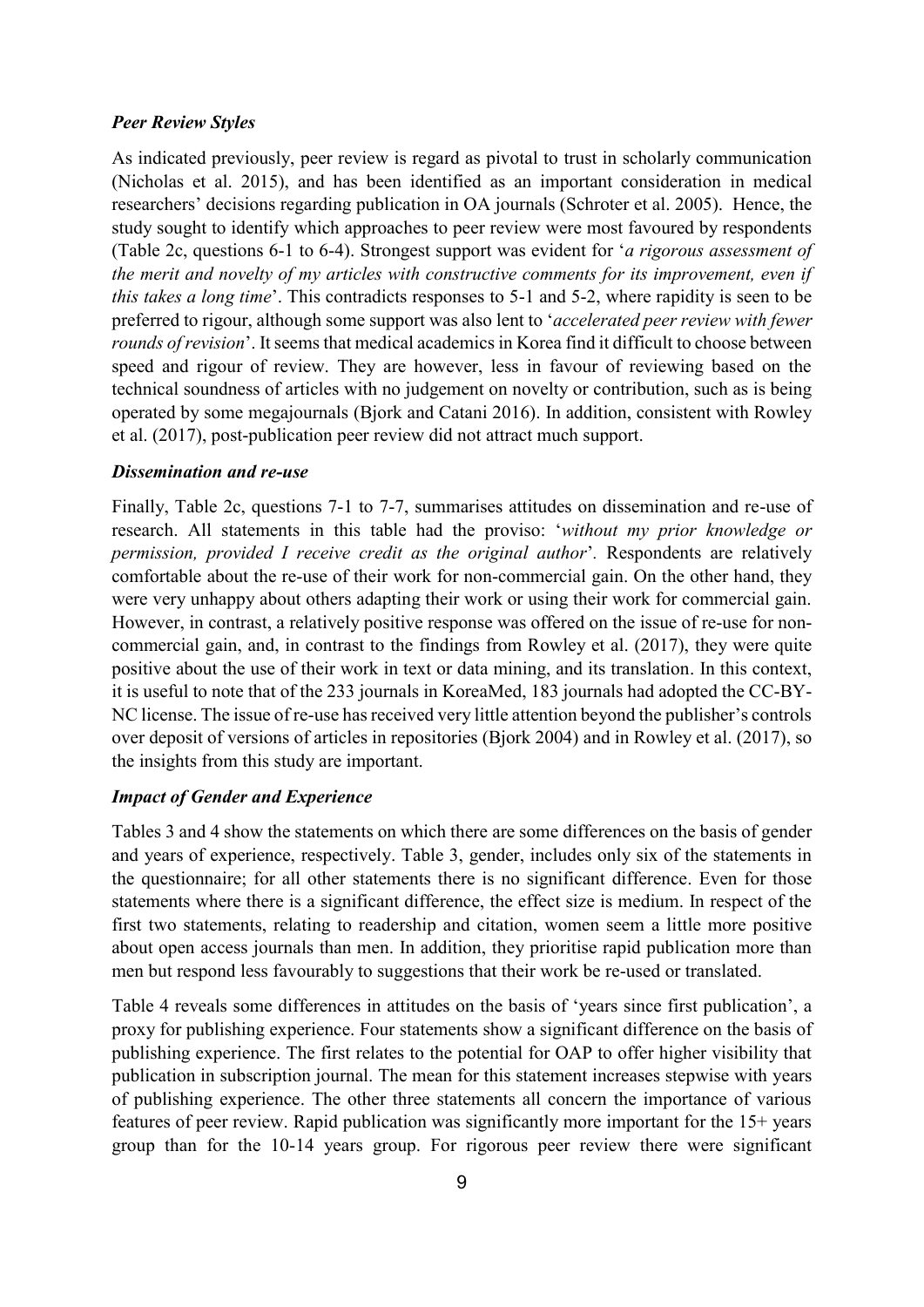differences between the 0-9 years group and the 10-14 years group, as well as between the 0-9 years groups and the 15+ years group. In relation to the provision of altmetrics, opinions differed between the 0-9 years group and the 10-14 years group, and between the 10-14 years group and the 15+ years group. The differences in the value placed on higher visibility may be associated with the fact that senior researchers seeking board membership of a scholarly journal may view visibility and rigorous peer review as important in this process.

#### **Conclusion and recommendations**

#### *Summary*

This article draws on data from a survey conducted in Korea amongst academics in medicine and health sciences. As such, it contributes to understanding gathered through other earlier studies that have focussed on specific discipline or journal communities, and, more specifically offers some insights into attitudes towards OAP amongst medicine and health science academics, in respect of medical and healthcare academics' OA behaviour, views on OA, and differences on the basis of gender and publishing experience.

A significant proportion of the articles (mean 58%) published by this group are published gold open access, consistent with the push in Korea towards international impact for their research. On the other hand, there is some ambivalence regarding whether researchers will be increasing this level of publication. Researchers viewed the potential for wider circulation, followed by higher visibility than publication in a subscription journal, as the key advantages of OAP. In respect of publishing services, rapid review and rapid publication were valued more than rigour in peer review. Researchers preferred traditional peer review processes that focussed on the merit and novelty of their contribution. Concerning re-use, researchers were happy for their articles to be used for non-commercial gain, in text and data mining, and for them to be translated, but they were unhappy about adaptations, and the use of their work for commercial gain. Finally, there was some evidence that gender and publishing experience influenced views on OAP. Women seem a little more positive about OAP than men, and prioritise rapid publication more than men, but respond less favourably than men to suggestions that their work be re-used or translated. On experience, there were differences between experience groups regarding the visibility of OAJ's, the importance of rapid publication and rigorous review, and the provision of altmetrics.

#### *Recommendations*

Overall, this study suggests that medical and health sciences academics in Korea are relatively positive about open access. This growing positivity amongst STEM disciplines has also been identified by in a study by Tenopir et al. (2017). It would seem that a combination of funding support, expectations and growing familiarity with OAP, at least in respect of well-regarded journals operating the conventional double blind reviewing based on evaluation of novelty and contribution, is encouraging this group of academics to participate in OAP publishing. For South Korea, their investment in research and development will be re-paid by high visibility of research outputs, both within Korea and more internationally. However, there is potential that there will be an ever-widening gap between those disciplines that are more generously supported by research funding and those that are not.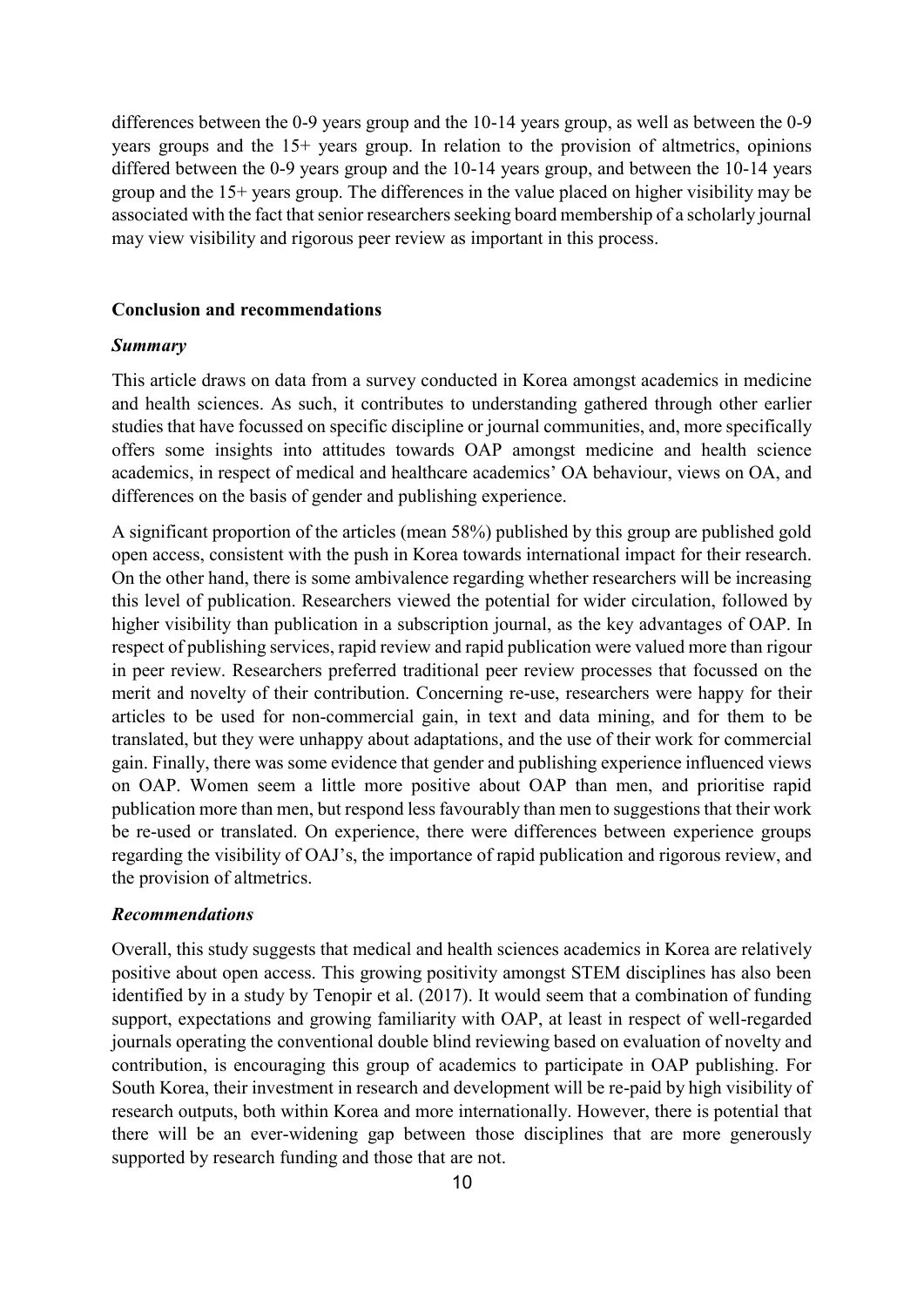This study has been conducted amongst researchers in a specific discipline within one country, and whilst the response rate was within expected norms, the sample size is relatively small. Hence, there is scope for further research regarding attitudes to open access in various countries, and disciplines. In addition, it would be valuable if further research were to explore:

- 1. *The dynamic between rigour and rapidity in reviewing*. There are some ambiguities in this study and others as to whether researchers prioritise rigour or speed of review. Further elucidation in this area might also inform understanding of preferences for review models.
- 2. *Views on re-use*. Whilst various CCL's are in operation, it is not clear whether academics are aware of the implications of such licences, and there is some variation in the types of re-use that have been reported as acceptable to authors. It would be useful to profile in more detail author's views in this area, with specific emphasis on disciplinary and cultural influencers.
- 3. *The effect of demographic variables on behaviours and attitudes to OAP*. Previous studies have explored disciplinary differences, but little research has been conducted on other demographic variables, such as gender and experience of publishing in general, and OAP publishing, more specifically. It would be important not only to identify any differences, but to seek insights into the origins of such differences.

## **References**

Bennett R (2013) The changing role of the publisher in the scholarly communications process. In: D. Shorley and M. Jubb (Eds.) *The Future of Scholarly Communication.* London: Facet.

Bird C (2010) Continued adventures in open access: 2009 perspective. *Learning Publishing* 23(2): 107-116.

Bjork B-C (2004) Open access to scientific publications – an analysis of the barriers to change. *Information Research* 9(2).

Bjork B-C and Catani P (2016) Peer review in megajournals compared with traditional scholarly journals: Does it make a difference? *Learned Publishing* 29(1): 9-12.

Coonin B (2011) Open access publishing in business research: the authors' perspective. *Journal of Business and Finance Librarianship* 16(3).

Coonin B and Younce L (2009) Publishing in open access journals in the social sciences and humanities: who's doing it and why? ACRL Fourteenth National Conference, March 12-15, Seattle, Washington.

Coonin B and Younce LM (2010) Publishing in open access educational journals: the authors' perspectives. *Behavioral and Social Sciences Librarian* 29(2): 118-132.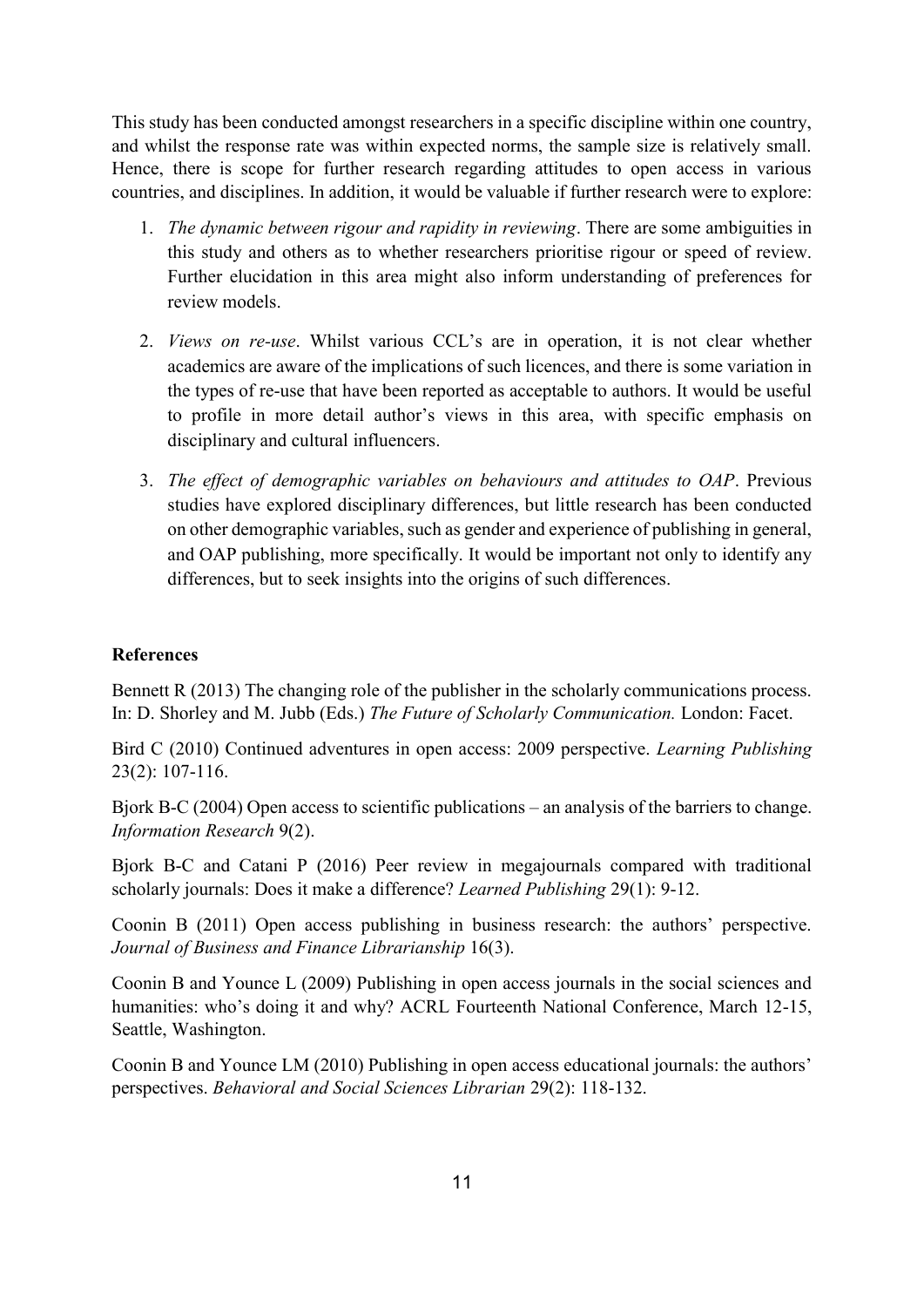Cullen R and Chawner B (2011) Institutional repositories, open access, and scholarly communication: a study of conflicting paradigms. *Journal of Academic Librarianship* 37(60): 460-470.

Curry S (2013) Political, cultural and technological dimensions of open access: an exploration. In: N. Vincent and C. Wickham (Eds.) *Debating Open Access*. London: British Academy, pp. 55-67.

Dallmeier-Tiessen S, Darby R, Goerner B, Hyppoelae J, Igo-Kemenes P, Kahn D, Lambert S, Lengenfelder A, Leonard C, Mele S, Nowicka M, Polydoratou P, Ross D, Ruiz-Perez S, Schimmer R, Swaisland M and van der Stelt W (2011) Highlights form the SOAP Project Survey: What scientists think about open access publishing. arXiv: 1101.5260. Available online at: http://arxiv.org/ftp/arxiv/papers/1101/1101.5260.pdf

Fowler KK (2011) Mathematicians' Views on Current Publishing Issues: A Survey of Researchers. University of Minnesota Digital Conservancy. Available online at: http://conservancy.umn.edu/bitstream/handle/11299/109309/Fowler\_mathscholcomm\_survey \_article.pdf?sequence=1

Harley D, Accord SK, Earl-Novell S, Shannon L and King CJ (2010) Assessing the Future Landscape of Scholarly Communication: An Exploration of Faculty Values and Needs in Seven Disciplines. Center for Studies in Higher Education, UC Berkeley, Berkeley, CA. Available online at: https://escholarship.org/uc/item/15x7385g

Fry J, Oppenheim C, Creaser C, Greenwood H, Spezi V and White S (2009). PEER Behavioural Research Baseline Report. Available online at: http://www.stmassoc.org/2010\_01\_20\_Final\_revision\_behavioural\_baseline\_report.pdf

Heath M, Jubb M and Robey D (2008) E-publication and open access in the arts and humanities in the UK. *Ariadne* 54. Available online at: http://www.ariadne.ac.uk/issue54/heath-et-al

Hernández-Borges, AA, Cabrera-Rodríguez, R, Montesdeoca-Melián, A, Martínez-Pineda, B, Torres-Álvarez de Arcaya, ML and Jiménez-Sosa, A (2006). Awareness and attitude of Spanish medical authors to open access publishing and the "author pays" model. *Journal of the Medical Library Association* 94(4): 449–e218.

Huh S (2015) How STM journals from Korea are becoming more internationalized. Available online at: [http://www.editage.com/insights/how-stm-journals-from-korea-are-becoming](http://www.editage.com/insights/how-stm-journals-from-korea-are-becoming-more-internationalized)[more-internationalized](http://www.editage.com/insights/how-stm-journals-from-korea-are-becoming-more-internationalized)

Jamali HR, Nicholas D, Watkinson A, Herman E, Tenopir C, Levine K, Allard S, Christian L, Volentine R, Boehmg R and Nichols F (2014) How scholars implement trust in their reading, citing and publishing activities. *Library and Information Science Research* 36(3-4): 192-202.

Jeong HH and Huh S (2016) Status of digital standards in Korean medical journals in 2016. *Science Editing* 3(2): 100-104.

Joung KH (2011) Characterisitcs of open access journals in Korea: Focussed on KCI journals. *Journal of the Korean Biblia Society for Library and Information Science* 223(3): 373-391.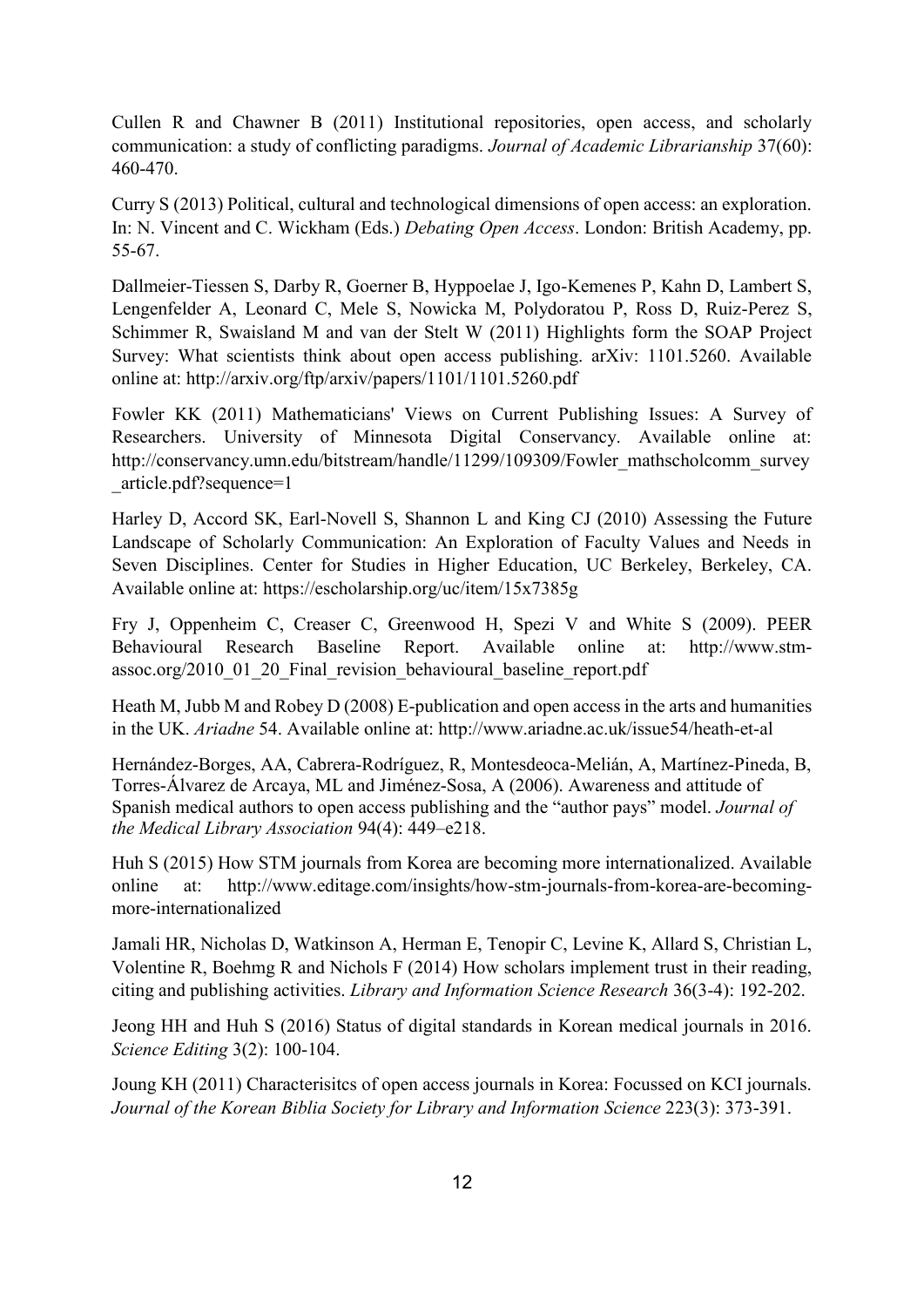Joung KH and Rowley JE (2017) Scholarly publishing and open access: perspectives from Korea. *Learned Publishing,* Accepted.

Jubb M (2013) Introduction. In: D. Shorley and M. Jubb (Eds.) *The Future of Scholarly Communication.* London: Facet.

Kling R and McKim G (1999) Scholarly communication and the continuum of electronic publishing. *Journal of the American Society for Information Science* 50(10): 890-906.

Kling R and McKim G (2000) Not just a matter of time differences and the shaping of electronic media in supporting scientific communication: Scholarly communication and the continuum of electronic publishing. *Journal of the American Society for Information Science and Technology* 51(14): 1306-1320.

Lewis DW (2012) The inevitability of open access. *College and Research Libraries* 73(5): 493- 506.

Mukherjee B (2014) Green and gold open access in India. *Learned Publishing* 21(1): 21-32.

Mulligan A and Mabe M (2011a). The effect of the internet on research motivations, behaviour and attitudes. *Journal of Documentation* 67(2): 290-311.

Mulligan A and Mabe M (2011b) What journal authors want: ten years of results from Elsevier's Author Feedback Programme. *New Review of Information Networking* 16(1): 71-89.

Nicholas D, Watkinson A, Volentine R, Allard S, Levine K, Tenopir C and Herman, E (2014) Trust and authority in scholarly communications in the light of the digital transition: setting the scene for a major study. *Learned Publishing* 27(2): 121-134.

Nicholas D, Watkinson A, Jamali HR, Herman E, Tenopir C, Volentine R, Allard S and Levine K (2015) Peer review: still king in the digital age. *Learned Publishing* 28(1): 15-21.

Oluwasemilore IA (2013) Issues and challenges in the development of open access publishing and communications in Nigeria. Retrieved from: http://digitalscholarship.unlv.edu/aaas\_pacific\_conf/2013/june17/1/

Rodriguez JE (2014) Awareness and attitudes about open access publishing: a glance at generational differences. *Journal of Academic Librarianship* 40: 604-610.

Rowley J, Johnson F, Sbaffi L, Frass W and Devine E (2017) Academic' behaviors and attitudes towards open access publishing in scholarly journals. *Journal of the Association for Information Science and Technology* 68(5): 1201-1211.

Russell J and Kent TK (2010) Paved with gold: an institutional case study on supporting open access publishing. *Serials* 23(7): 97-102.

Sahu SK and Ayra SK (2013) Open access practice in India. *Library Hi Tech News* 30(4): 6- 12.

Satyanarayana K (2013) Journal publishing: the changing landscape. *Indian Journal of Medical Research* 138(1): 4-7.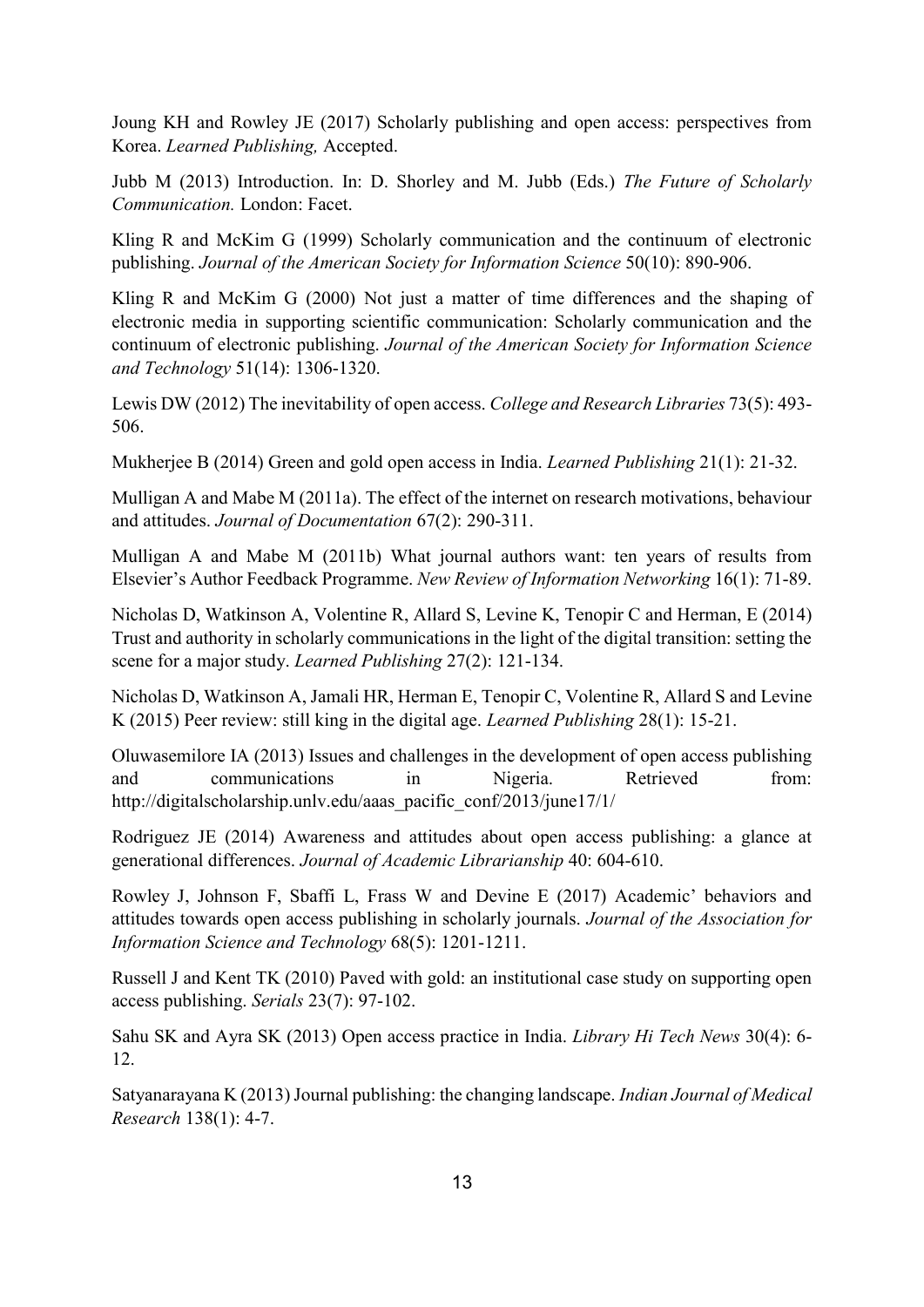Schroter S, Tite L and Smith R (2005) Perceptions on open access publishing: interviews with journal authors. *British Medical Journal* 330(7494): 656-759.

Singh, HP (2015) Knowledge and attitude of health researchers from India towards 'Paying to Publish' and open access journals. *Indian Pediatrics* 52: 252-253. <http://indianpediatrics.net/mar2015/mar-252-253.htm>

Solomon DJ and Bjork B-C (2012) Publication fees in open access publishing: sources of funding and factors influencing choice of journal. *Journal of the American Society for Information Science and Technology* 63(1): 98-107.

Swan A (2006) The culture of open access: researchers' views and responses. In: N. Jacobs (Ed.), Open access: Key strategic, technical and economic aspects (pp.65-72). Oxford, UK: Chandos.

Tenopir C, Dalton ED, Christian L, Jones MK, McCabe M, Smith M and Fish A (2017) Imagining a Gold Open Access Future: Attitudes, Behaviors, and Funding Scenarios among Authors of Academic Scholarship. *College and Research Libraries*. Earlycite.

Warlick SE and Vaughan KTL (2007) Factors influencing publication choice: why faculty choose open access. *Biomedical Digital Libraries* 4(1).

Zastrow M (2016) Why South Korea is the world's biggest investor in research. *Nature* 534: 20-23.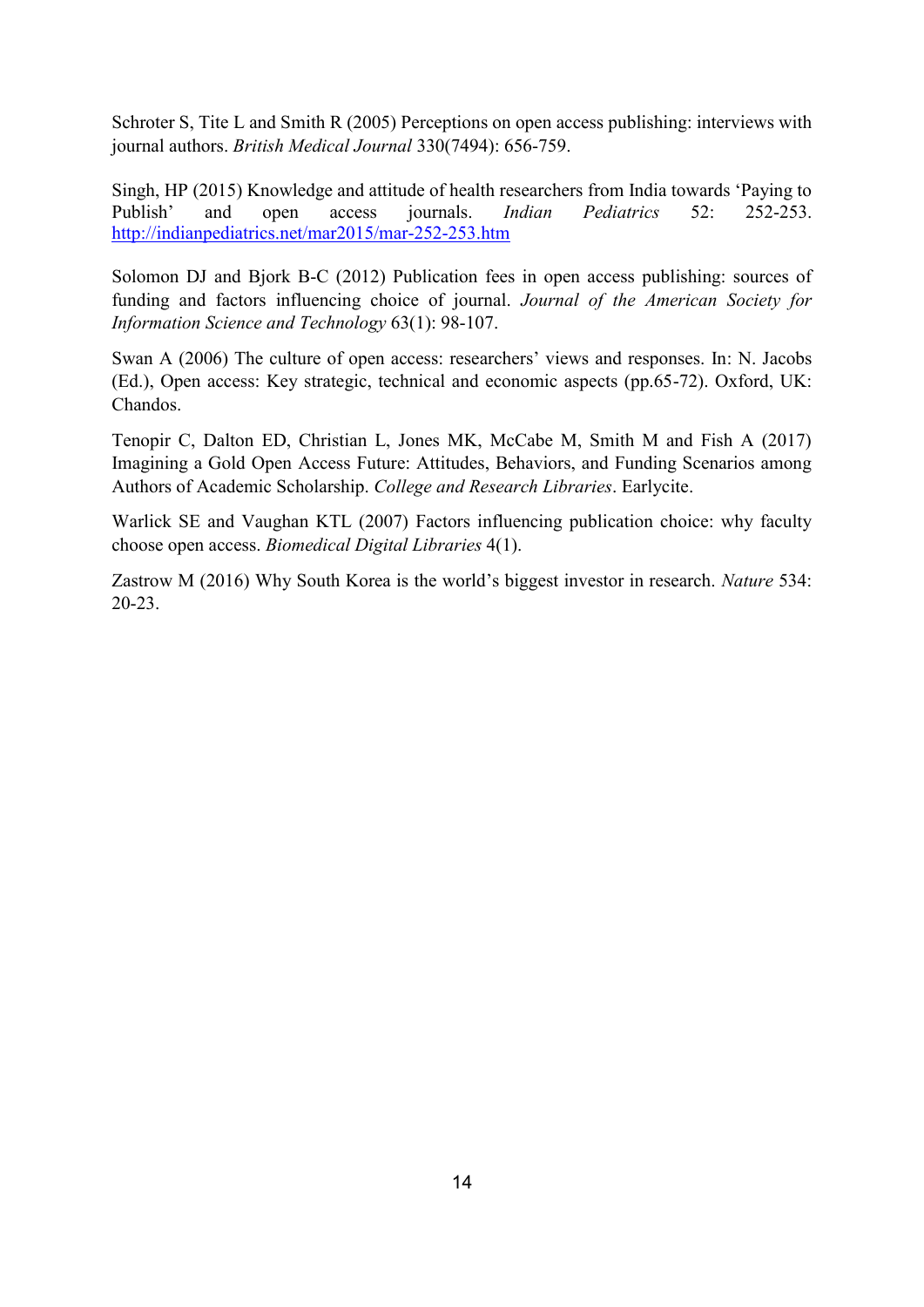# **Table 2.** Descriptive statistics.

## *(a) Publishing activity*

| In the last 12 months, how many<br>articles have you published?                                                                                        | N   | Min      | <b>Max</b> | <b>Mean</b> | sd   |
|--------------------------------------------------------------------------------------------------------------------------------------------------------|-----|----------|------------|-------------|------|
| Where a subscription is required to<br>access the article? (Total number of<br>articles published in foreign and<br>domestic journals)                 | 187 | $\Omega$ | 25         | 4.47        | 4.71 |
| In foreign journals from among these?                                                                                                                  | 182 | $\Omega$ | 20         | 3.31        | 3.89 |
| In domestic journals from among these?                                                                                                                 | 179 | 0        | 12         | 1.59        | 1.96 |
| As Gold Open Access, where the article<br>is freely available to everyone? (Total<br>number of articles published in foreign<br>and domestic journals) | 188 | $\theta$ | 14         | 2.61        | 2.79 |
| In foreign journals from among these?                                                                                                                  | 176 | $\Omega$ | 12         | 1.28        | 1.93 |
| In domestic journals from among these?                                                                                                                 | 176 |          | 12         | 1.64        | 2.20 |

# *(b) Open access publishing expectations*

| What are your future intentions<br>regarding OA and your own<br>research? | Yes | Yes<br>$\frac{9}{6}$ | <b>Unsure</b> | <b>Unsure</b><br>(%) | N <sub>0</sub> | N <sub>0</sub><br>$\frac{9}{6}$ |
|---------------------------------------------------------------------------|-----|----------------------|---------------|----------------------|----------------|---------------------------------|
| I will choose to publish more articles as<br>Gold Open Access             | 66  | 37.5                 | 70            | 39.9                 | 40             | 22.7                            |
| I will be required to publish more<br>articles as Gold Open Access        | 59  | 33.7                 | 85            | 48.6                 | 31             | 17.7                            |
| I will choose to publish more articles as<br>Green Open Access            | 50  | 28.6                 | 88            | 50.3                 | 37             | 21.1                            |
| I will be mandated to publish more<br>articles as Green Open Access       | 28  | 16.0                 | 104           | 59.4                 | 43             | 24.6                            |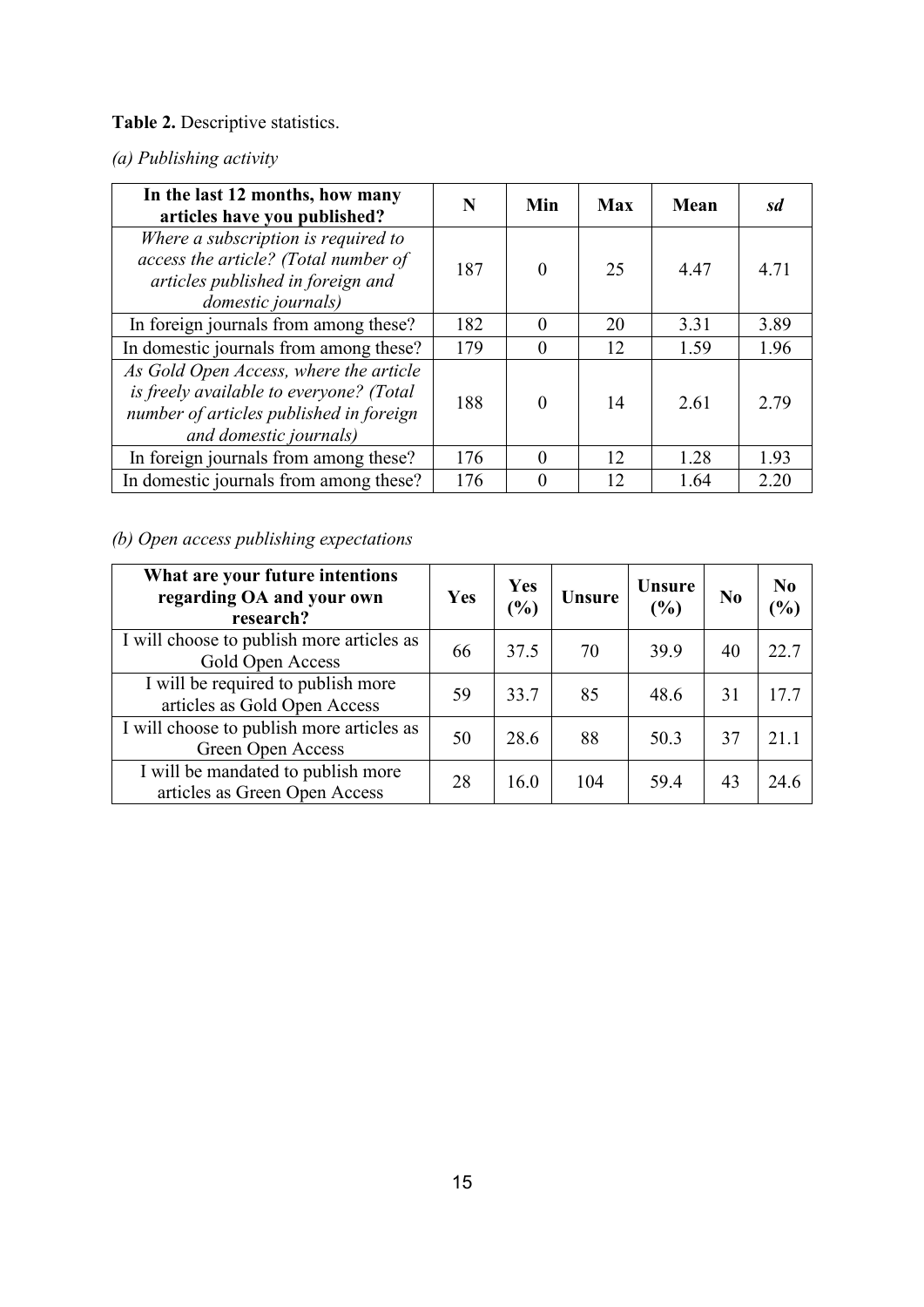# *(c) Views on Open access*

| <b>Section</b>                                      | Code                                                                      | <b>Statement</b>                                                                                                                                  | Mean | sd   | <b>Scale</b>                     |
|-----------------------------------------------------|---------------------------------------------------------------------------|---------------------------------------------------------------------------------------------------------------------------------------------------|------|------|----------------------------------|
|                                                     | $3-1$                                                                     | Open access offers wider circulation than publication<br>in a subscription journal                                                                | 4.06 | 0.88 |                                  |
| Possible advantages of OA                           | $3 - 2$                                                                   | Open access offers higher visibility than publication<br>in a subscription journal                                                                | 3.80 | 1.00 |                                  |
|                                                     | $3 - 3$                                                                   | Open access journals have a larger readership of<br>researchers than subscription journals                                                        | 3.47 | 1.01 |                                  |
|                                                     | $3 - 4$                                                                   | Open access journals are cited more heavily than<br>subscription journals                                                                         | 3.16 | 1.05 | $1 =$ strongly                   |
|                                                     | $3 - 5$                                                                   | Open access journals have faster publication times<br>than subscription journals                                                                  | 3.56 | 0.95 | disagree<br>5=strongly           |
|                                                     | $3 - 6$                                                                   | Open access drives innovation in research                                                                                                         | 3.19 | 0.97 | agree                            |
|                                                     | $4 - 1$                                                                   | Open access journals are lower quality than<br>subscription journals                                                                              | 3.05 | 0.94 |                                  |
| disadvantages<br>Possible<br>of OA                  | $4 - 2$                                                                   | Open access journals have lower production<br>standards than subscription journals                                                                | 2.79 | 0.94 |                                  |
|                                                     | $4 - 3$                                                                   | There are no fundamental benefits to open access<br>publication                                                                                   | 2.57 | 0.83 |                                  |
|                                                     | $5 - 1$                                                                   | Rapid peer review                                                                                                                                 | 4.12 | 0.77 |                                  |
|                                                     | $5 - 2$                                                                   | Rigorous peer review                                                                                                                              | 3.62 | 0.80 |                                  |
|                                                     | $5 - 3$                                                                   | Rapid publication of my paper                                                                                                                     | 3.86 | 0.80 |                                  |
|                                                     | $5 - 4$                                                                   | Promotion of my paper post-publication                                                                                                            | 3.34 | 0.85 |                                  |
| academic journals                                   | $5 - 5$                                                                   | Detailed guidance on how I can increase the visibility<br>of my paper                                                                             | 3.26 | 0.85 | $1 = not$                        |
|                                                     | $5-6$                                                                     | Automated deposit of my paper (Author Accepted<br>Version) into a repository of my choice                                                         | 3.18 | 0.85 | important<br>$5 = \nvert \nvert$ |
|                                                     | $5 - 7$                                                                   | Provision of usage and citation figures at the article<br>level                                                                                   | 3.78 | 0.84 | important                        |
| Importance of services for publication in           | Provision of alt-metrics (such as Altmetric or<br>$5 - 8$<br>ImpactStory) |                                                                                                                                                   | 3.33 | 0.80 |                                  |
|                                                     | $5-9$                                                                     | Pre-peer review services such as language polishing,<br>matching my paper to a journal, and / or formatting<br>my paper to journal style          | 3.48 | 0.86 |                                  |
|                                                     | $6 - 1$                                                                   | A rigorous assessment of the merit and novelty of my<br>article with constructive comments for its<br>improvement, even if this takes a long time | 3.88 | 0.71 |                                  |
| Views on peer review styles<br>in academic journals | $6 - 2$                                                                   | Accelerated peer review that reviews the technical<br>soundness of my research without any judgement on<br>its novelty or interest                |      | 0.74 | $1 =$ never                      |
|                                                     | $6 - 3$                                                                   | Accelerated peer review with fewer rounds of<br>revision                                                                                          | 3.40 | 0.80 | 5=always                         |
|                                                     | $6 - 4$                                                                   | Post-publication peer review after a basic formal<br>check by invited reviewers that my work is<br>scientifically sound                           | 2.64 | 0.82 |                                  |
| disseminatio<br>towards the<br>Attitudes            | $7 - 1$                                                                   | It is acceptable for my work to be reused provided<br>the new author applies the same reuse conditions as I<br>applied when I published the work  | 3.45 | 0.88 | $1 =$ strongly<br>disagree       |
|                                                     | $7 - 2$                                                                   | It is acceptable for my work to be reused for non-<br>commercial gain                                                                             | 3.92 | 0.73 | $5 =$ strongly<br>agree          |